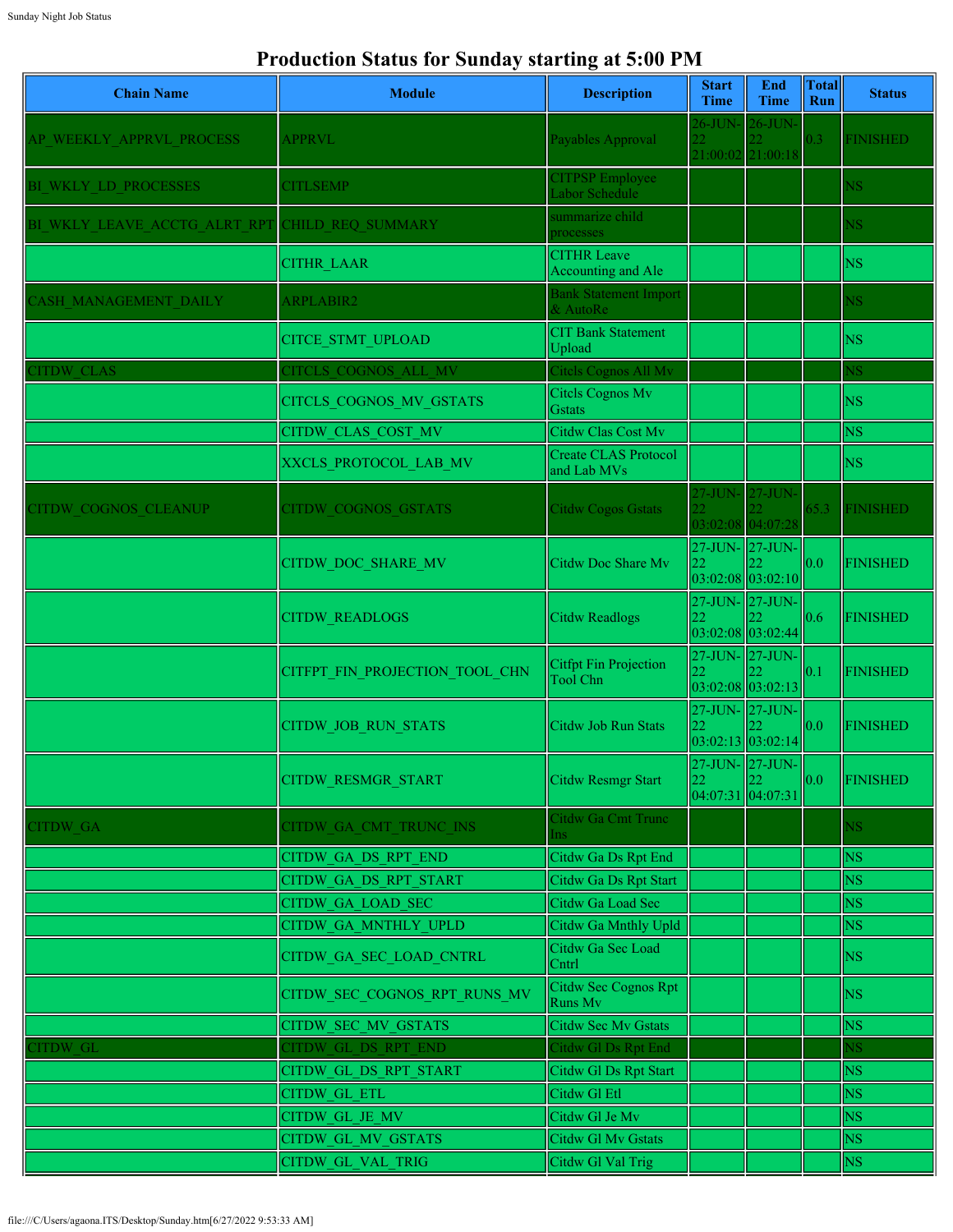| <b>CITDW HR</b> | CITDW HR DS RPT START      | Citdw Hr Ds Rpt Start          |                 | $26$ -JUN- $26$ -JUN-<br>19:12:13 19:12:14             | 0.0 <sub>1</sub>           | <b>FINISHED</b> |
|-----------------|----------------------------|--------------------------------|-----------------|--------------------------------------------------------|----------------------------|-----------------|
|                 | CITDW_PAYROLL_ETL          | Citdw Payroll Etl              | 22              | $26$ -JUN- $ 26$ -JUN- $ $<br>19:12:18 19:22:51        | $ 10.6\rangle$             | <b>FINISHED</b> |
|                 | CITDW_HR_ETL               | Citdw Hr Etl                   | 22              | $26$ -JUN- $ 26$ -JUN- $ $<br>19:22:54 20:23:27        | 60.5                       | <b>FINISHED</b> |
|                 | <b>CITDW HR EXT PEOPLE</b> | Citdw Hr Ext People            | 22              | 26-JUN-26-JUN-<br>22<br>20:23:31 20:23:34              | 0.1                        | <b>FINISHED</b> |
|                 | CITDW_HR_EXT_PEOPLE        | Citdw Hr Ext People            | 22              | $26$ -JUN- $ 26$ -JUN- $ $<br>20:23:35 20:23:37        | 0.0                        | <b>FINISHED</b> |
|                 | CITDW_HR_VAL_DTL_TRIG      | Citdw Hr Val Dtl Trig          | 22              | $26$ -JUN- $ 26$ -JUN- $ $<br>22<br>20:23:35 20:23:35  | $\parallel$ 0.0            | Skip!DayofWk    |
|                 | CITDW_HR_VAL_TRIG          | Citdw Hr Val Trig              | 22              | $26$ -JUN- $ 26$ -JUN-<br>20:23:36 20:23:38            | $\parallel$ 0.0            | <b>FINISHED</b> |
|                 | <b>CITDW SEC HR LOAD</b>   | Citdw Sec Hr Load              | 22              | $26$ -JUN- $ 26$ -JUN- $ $<br>20:23:36 20:26:10        | 2.6                        | <b>FINISHED</b> |
|                 | CITDW_FRI_PERSON_MV        | Citdw Fri Person Mv            | 22              | $26$ -JUN- $ 26$ -JUN- $ $<br>20:23:37 20:23:43        | $\vert\vert 0.1$           | <b>FINISHED</b> |
|                 | CITDW_FRI_ALL_PERSON_MV    | Citdw Fri All Person<br>Mv     | 22.             | 26-JUN- 26-JUN-<br>20:23:46 20:23:50                   | $\vert$ 0.1                | <b>FINISHED</b> |
|                 | CITDW_FRI_COMP_SUM         | Citdw Fri Comp Sum             | 22              | $26$ -JUN- $ 26$ -JUN- $ $<br>20:23:52 20:31:22        | 7.5                        | <b>FINISHED</b> |
|                 | <b>CITDW FRI MV GSTATS</b> | Citdw Fri Mv Gstats            | 22              | 26-JUN- 26-JUN-<br>20:23:52 20:23:54                   | $\overline{\parallel 0.0}$ | <b>FINISHED</b> |
|                 | CITDW SEC LDAP USERS       | Citdw Sec Ldap Users           | 22              | $26$ -JUN- $26$ -JUN-<br>$20:26:13$ 20:26:21           | $\vert\vert 0.1$           | <b>FINISHED</b> |
|                 | <b>CITDW SEC COG ROLES</b> | Citdw Sec Cog Roles            | 22              | $26$ -JUN- $ 26$ -JUN- $ $<br>20:26:24 20:26:27        | $\parallel$ 0.1            | <b>FINISHED</b> |
|                 | CITDW HR ALL MV            | Citdw Hr All Mv                | 22              | 27-JUN- 27-JUN-<br>00:00:02 01:27:47                   | 87.8                       | <b>FINISHED</b> |
|                 | <b>CITDW HR MV GSTATS</b>  | Citdw Hr Mv Gstats             | 22              | 27-JUN- 27-JUN-<br>01:27:50 01:28:03                   | $\vert$ 0.2                | <b>FINISHED</b> |
|                 | CITDW_HR_DS_RPT_END        | Citdw Hr Ds Rpt End            | 22              | $27$ -JUN- $\vert 27$ -JUN-<br>22<br>01:28:06 01:28:07 | $\parallel$ 0.0            | <b>FINISHED</b> |
| <b>ITDW LD</b>  | CITDW LD DS RPT START      | Citdw Ld Ds Rpt Start          | 26-JUN- 26-JUN- | 20:23:31 20:23:32                                      | 0.0                        | <b>FINISHED</b> |
|                 | CITDW_LD_ETL               | Citdw Ld Etl                   | 22              | 26-JUN-26-JUN-<br>22<br>20:23:35 21:55:55              | 92.3                       | <b>FINISHED</b> |
|                 | <b>CITDW LD SUM ETL</b>    | Citdw Ld Sum Etl               | 22              | 26-JUN- 26-JUN-<br>21:55:57 22:42:41                   | 46.7                       | <b>FINISHED</b> |
|                 | CITDW_GA_NIH_SAL_CAP_MV    | Citdw GA NIH SAL<br><b>CAP</b> | 22              | 26-JUN- 26-JUN-<br>22<br>22:42:45 22:43:42             | $\vert$ 0.9                | <b>FINISHED</b> |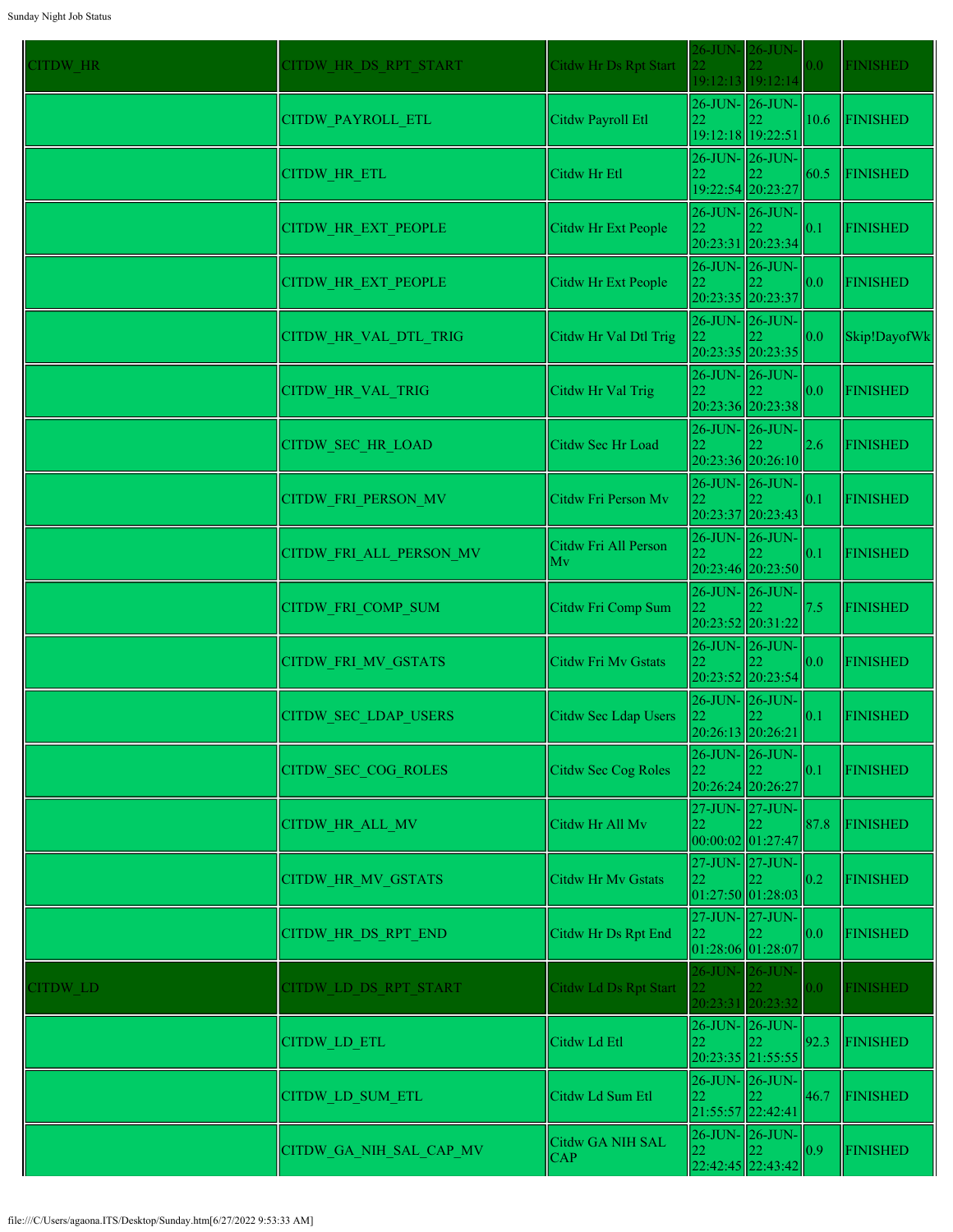|                            | CITDW_LD_ALL_MV             | Citdw Ld All Mv                                                 | 22              | 26-JUN- 26-JUN-<br>22:43:46 22:58:58       | 15.2 | <b>FINISHED</b> |
|----------------------------|-----------------------------|-----------------------------------------------------------------|-----------------|--------------------------------------------|------|-----------------|
|                            | <b>CITDW LD MV GSTATS</b>   | Citdw Ld Mv Gstats                                              | 22              | $26$ -JUN- $26$ -JUN-<br>22:59:00 22:59:04 | 0.1  | <b>FINISHED</b> |
|                            | CITDW LD DS RPT END         | Citdw Ld Ds Rpt End                                             | 22              | 26-JUN- 26-JUN-<br>22:59:06 22:59:08       | 0.0  | <b>FINISHED</b> |
| CITDW P53                  | <b>EOC FOR CITDW P53</b>    | Eoc For Citdw P53                                               | $\overline{22}$ | $26$ -JUN- $26$ -JUN-<br>20:23:30 20:23:31 | 0.0  | <b>INACTIVE</b> |
| CITDW PO AP                | CITDW AP DS RPT END         | Citdw Ap Ds Rpt End                                             |                 |                                            |      | <b>NS</b>       |
|                            | CITDW AP DS RPT START       | Citdw Ap Ds Rpt Start                                           |                 |                                            |      | <b>NS</b>       |
|                            | <b>CITDW AP ETL</b>         | Citdw Ap Etl                                                    |                 |                                            |      | <b>NS</b>       |
|                            | CITDW AP INV LIGO MV        | Citdw Ap Inv Ligo Mv                                            |                 |                                            |      | <b>NS</b>       |
|                            | CITDW AP INV PO MV          | Citdw Ap Inv Po Mv                                              |                 |                                            |      | <b>NS</b>       |
|                            | <b>CITDW AP MV GSTATS</b>   | Citdw Ap Mv Gstats                                              |                 |                                            |      | <b>NS</b>       |
|                            | CITDW AP TRVL MV            | Citdw Ap Trvl Mv                                                |                 |                                            |      | <b>NS</b>       |
|                            | <b>CITDW AP VAL TRIG</b>    | Citdw Ap Val Trig                                               |                 |                                            |      | <b>NS</b>       |
|                            | <b>CITDW DEL PTA</b>        | Citdw Del Pta                                                   |                 |                                            |      | <b>NS</b>       |
|                            | <b>CITDW GA AB VAL TRIG</b> | Citdw Ga Ab Val Trig                                            |                 |                                            |      | <b>NS</b>       |
|                            | <b>CITDW GA CMN B ETL</b>   | Citdw Ga Cmn B Etl                                              |                 |                                            |      | <b>NS</b>       |
|                            | <b>CITDW PO DS RPT END</b>  | Citdw Po Ds Rpt End                                             |                 |                                            |      | <b>NS</b>       |
|                            | CITDW PO DS RPT START       | Citdw Po Ds Rpt Start                                           |                 |                                            |      | <b>NS</b>       |
|                            | <b>CITDW PO ETL</b>         | Citdw Po Etl                                                    |                 |                                            |      | <b>NS</b>       |
|                            | CITDW PO MV                 |                                                                 |                 |                                            |      |                 |
|                            |                             | Citdw Po Mv                                                     |                 |                                            |      | <b>NS</b>       |
|                            | <b>CITDW PO MV GSTATS</b>   | Citdw Po Mv Gstats                                              |                 |                                            |      | <b>NS</b>       |
|                            | <b>CITDW PO VAL TRIG</b>    | Citdw Po Val Trig                                               |                 |                                            |      | <b>NS</b>       |
| CITGMS PTA DAILY           | CITGMS ALIAS DAILY UPDATE   | CIT GMS PTA Daily<br>Checking                                   |                 | 27-JUN- 27-JUN-<br>00:29:01 00:37:35       | 8.6  | <b>FINISHED</b> |
| CITPY ACCRUALS RUN FRIDAYS | CHILD REQ SUMMARY           | summarize child<br>rocesses                                     |                 |                                            |      | $_{\rm NS}$     |
|                            | <b>CITHR ACCRUAL</b>        | <b>CITHR Weekly</b><br>Vacation and Sick                        |                 |                                            |      | <b>NS</b>       |
|                            | <b>CITHR ACCRUALS</b>       | <b>CITHR Kronos Weekly</b><br>Leave Accr                        |                 |                                            |      | <b>NS</b>       |
|                            | <b>CITHR KEY STAFF PKG</b>  | <b>CITHR Retirement</b><br><b>Element Automation</b><br>Process |                 |                                            |      | <b>NS</b>       |
|                            | FRIDAY_CITPY_CAL_WK_TAL     | <b>CITPY Total Salary</b><br>Calculation                        |                 |                                            |      | <b>NS</b>       |
| <b>NTRL FIN ONE A</b>      | CHECK FOR LDM CHAIN         | <b>Test Module</b>                                              |                 |                                            |      | NS.             |
|                            | <b>CITAR OGM INTERFACE</b>  | Interface POETA from<br>AR to OGM                               |                 |                                            |      | <b>NS</b>       |
|                            | CITIC CARD TRANSACTIONS     | <b>CITIC Campus Card</b><br>Transactions                        |                 |                                            |      | <b>NS</b>       |
|                            | CITIC_INSERT_TO_PA_TRX_INT  | <b>CITIC:</b> Insert to PA<br>Transactio                        |                 |                                            |      | <b>NS</b>       |
|                            | <b>CITIC LOAD PERI</b>      | 4m CITIC: Load<br>Peripheral Charges                            |                 |                                            |      | <b>NS</b>       |
|                            | <b>CITIC MAIL</b>           | <b>CITIC Mail Batch</b><br>Report                               |                 |                                            |      | <b>NS</b>       |
|                            | <b>CITIC MONDAY REPORTS</b> | <b>Internal Charges</b><br>Reports                              |                 |                                            |      | <b>NS</b>       |
|                            |                             |                                                                 |                 |                                            |      |                 |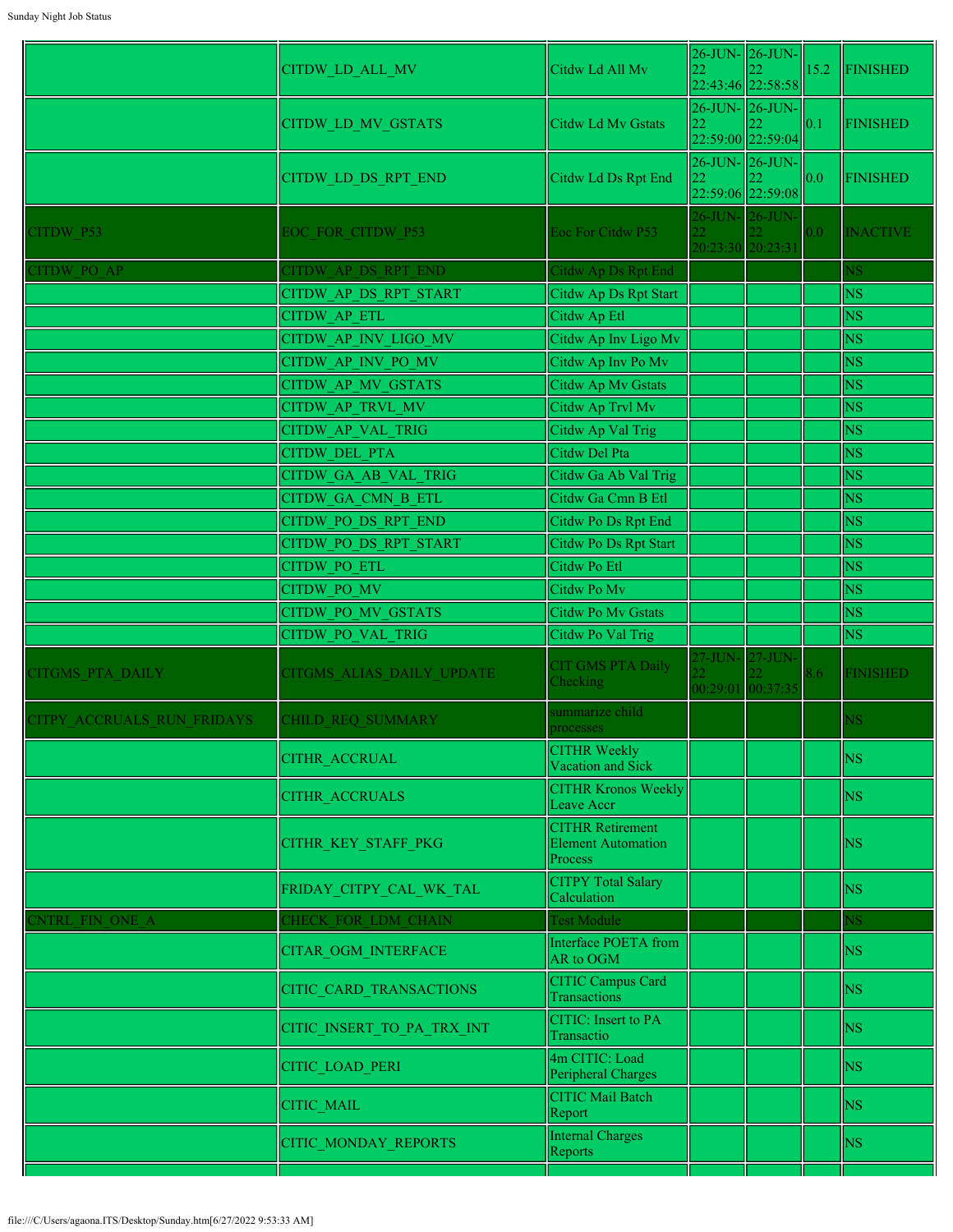| CITIC PPLANT INTERFACE      | <b>CITIC: Physical Plant</b><br>IC Inter        |  | <b>NS</b> |
|-----------------------------|-------------------------------------------------|--|-----------|
| <b>CITIC VALID PERI</b>     | CITIC: Validate<br>Peripheral Cha               |  | <b>NS</b> |
| CITMGS RESET PATRX INT STAT | <b>CIT Reset Interface</b><br>Status fro        |  | <b>NS</b> |
| <b>CITPRK SBS PRC</b>       | <b>CITPRK Parking Fees</b><br><b>IC</b> Extract |  | <b>NS</b> |
| FIN1A_CHILD_REQ_SUMMARY     | summarize child<br>processes                    |  | <b>NS</b> |
| FIN CITICERR REPORTS        | Citicerr reports                                |  | <b>NS</b> |
| <b>GMSFCUSR</b>             | <b>GMS:</b> Costing and<br>Funds Check o        |  | <b>NS</b> |
| PAXTRTRX_AR_RECEIPTS        | <b>PRC: Transaction</b><br>Import               |  | <b>NS</b> |
| PAXTRTRX ATH                | <b>PRC: Transaction</b><br>Import               |  | <b>NS</b> |
| PAXTRTRX_ATHLETICS_CQP      | <b>PRC: Transaction</b><br>Import               |  | <b>NS</b> |
| PAXTRTRX BECKMAN            | <b>PRC: Transaction</b><br>Import               |  | <b>NS</b> |
| PAXTRTRX BENEFIT BILLING    | <b>PRC: Transaction</b><br>Import               |  | <b>NS</b> |
| PAXTRTRX BOOKSTORE          | <b>PRC: Transaction</b><br>Import               |  | <b>NS</b> |
| PAXTRTRX_BUSINESS_ACCTG     | <b>PRC: Transaction</b><br>Import               |  | <b>NS</b> |
| PAXTRTRX_BUSINESS_FINANCE   | <b>PRC: Transaction</b><br>Import               |  | <b>NS</b> |
| PAXTRTRX_CAMPUS_CARD        | <b>PRC: Transaction</b><br>Import               |  | <b>NS</b> |
| PAXTRTRX CHEM ADMIN         | <b>PRC: Transaction</b><br>Import               |  | <b>NS</b> |
| PAXTRTRX CLAS               | <b>PRC: Transaction</b><br>Import               |  | <b>NS</b> |
| PAXTRTRX DINING SERVICES    | <b>PRC: Transaction</b><br>Import               |  | <b>NS</b> |
| PAXTRTRX GRAD TUITION       | <b>PRC: Transaction</b><br>Import               |  | <b>NS</b> |
| PAXTRTRX_GYM                | <b>PRC: Transaction</b><br>Import               |  | <b>NS</b> |
| PAXTRTRX IMSS ACS           | <b>PRC: Transaction</b><br>Import               |  | <b>NS</b> |
| PAXTRTRX INFO TECH SVCS     | <b>PRC: Transaction</b><br>Import               |  | <b>NS</b> |
| PAXTRTRX_KNICB_BILLING      | <b>PRC: Transaction</b><br>Import               |  | <b>NS</b> |
| PAXTRTRX LIBRARY            | <b>PRC: Transaction</b><br>Import               |  | <b>NS</b> |
| PAXTRTRX PARK PR DED        | <b>PRC: Transaction</b><br>Import               |  | <b>NS</b> |
| PAXTRTRX PHYS PLANT         | <b>PRC: Transaction</b><br>Import               |  | <b>NS</b> |
| PAXTRTRX POST OFFICE        | <b>PRC: Transaction</b><br>Import               |  | <b>NS</b> |
| <b>PAXTRTRX SBS</b>         | <b>PRC: Transaction</b><br>Import               |  | <b>NS</b> |
| PAXTRTRX TELECOMMUNICATIONS | <b>PRC: Transaction</b><br>Import               |  | <b>NS</b> |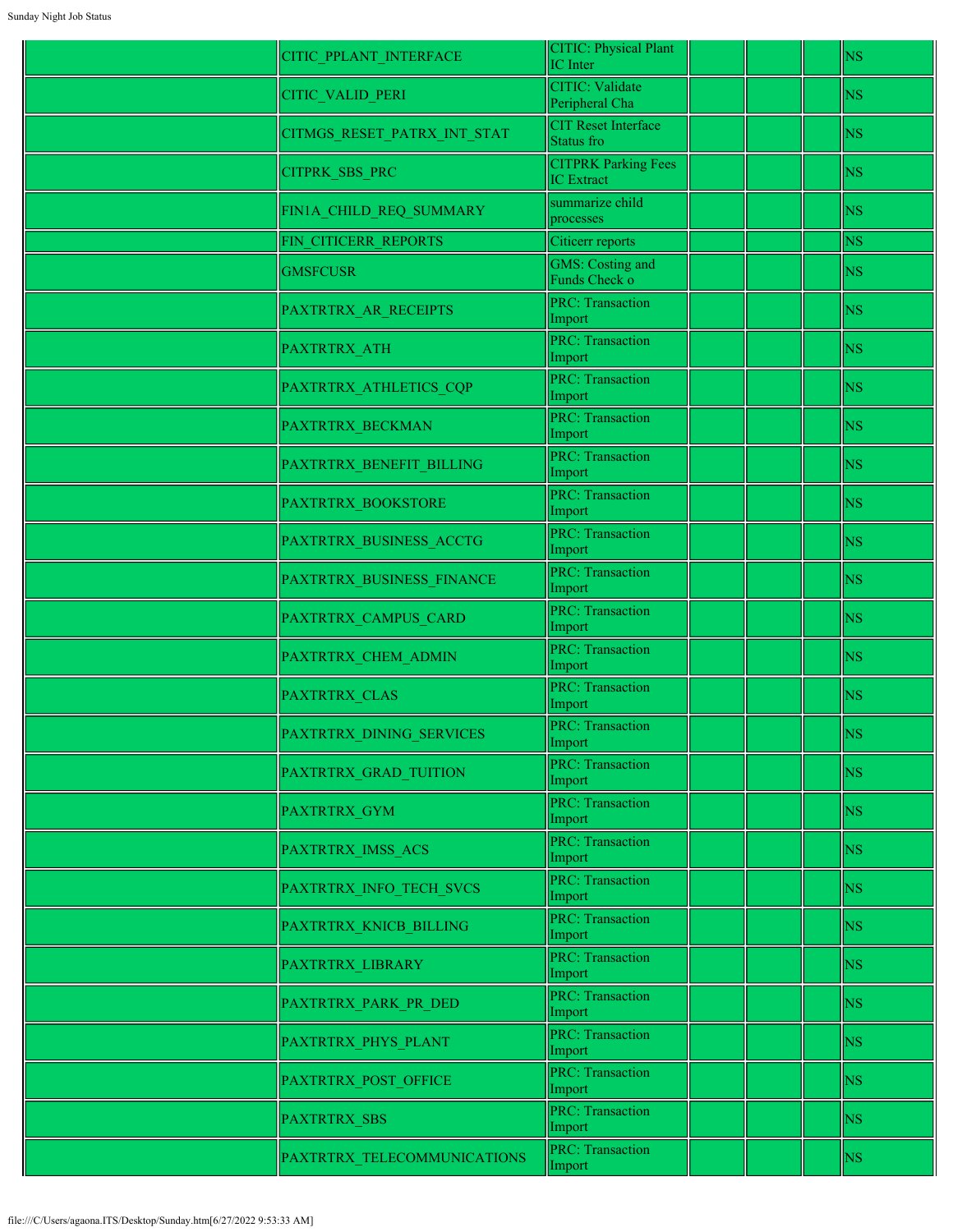|                 | PAXTRTRX TMT                 | <b>PRC: Transaction</b><br>Import                                                               |                            |                                             |      | <b>NS</b>              |
|-----------------|------------------------------|-------------------------------------------------------------------------------------------------|----------------------------|---------------------------------------------|------|------------------------|
|                 | PAXTRTRX_USAGE_CONTROLLER    | <b>PRC: Transaction</b><br>Import                                                               |                            |                                             |      | $\overline{\text{NS}}$ |
|                 | PAXTRTRX_USAGE_PAA           | <b>PRC: Transaction</b><br>Import                                                               |                            |                                             |      | <b>NS</b>              |
|                 | PAXTRTRX_WEB_IC              | <b>PRC: Transaction</b><br>Import                                                               |                            |                                             |      | <b>NS</b>              |
|                 | PAXTRTRX_WIC_BATCH           | <b>PRC: Transaction</b><br>Import                                                               |                            |                                             |      | <b>NS</b>              |
|                 | PAXTRTRX_WIRED               | <b>PRC: Transaction</b><br>Import                                                               |                            |                                             |      | <b>NS</b>              |
|                 | SBS_INTERFACE_GL_OGM         | SBS interface to GL<br>and OGM                                                                  |                            |                                             |      | <b>NS</b>              |
| CNTRL FIN ONE B | <b>APPRVL</b>                | Payables Approval                                                                               | 26-JUN-<br>$\overline{22}$ | $26$ -JUN-<br>21:00:02 21:00:18             | 0.3  | <b>FINISHED</b>        |
|                 | CITFA_ASSET_DETAIL_REPORT    | Request Chain<br>CITFA ASSET DETA                                                               | 22                         | 27-JUN- 27-JUN-<br>22<br> 00:30:00 00:43:02 | 13.0 | <b>FINISHED</b>        |
|                 | CITAP CT INVOICE IMPORT      | <b>CITAP Cost Transfer</b><br>Invoice Interface                                                 |                            |                                             |      | <b>NS</b>              |
|                 | CITAP_CT_INVOICE_LINE_INSERT | <b>CITAP CT Invoice</b><br>Line Insert                                                          |                            |                                             |      | <b>NS</b>              |
|                 | CITAP_CT_POST_INTERFACE_UPD  | <b>CITAP Cost Transfer</b><br>Post-interface Update                                             |                            |                                             |      | <b>NS</b>              |
|                 | CITAP_FIX_EXPND_DATE         | <b>CITAP</b> Fix Future<br>Expenditure D                                                        |                            |                                             |      | <b>NS</b>              |
|                 | CITAP_REMIT_EMAIL_FOR_AP     | <b>CITAP Add</b><br>Disbursement Email<br><b>Address to Remit</b><br>Email                      |                            |                                             |      | <b>NS</b>              |
|                 | CITAP_TAA_FLAG_UPDATE_PRC    | <b>CITAP</b> Update "Track<br>As Asset" Flag for<br>Eligible Invoice<br>Distributions and Lines |                            |                                             |      | <b>NS</b>              |
|                 | CITFA APMACR REJ             | CITFA-AP Invoice<br>Lines Rejected by<br><b>APMACR</b>                                          |                            |                                             |      | <b>NS</b>              |
|                 | CITFA ASSET INV POPULATE     | <b>CIT FA Asset Invoices</b><br>Populate                                                        |                            |                                             |      | <b>NS</b>              |
|                 | <b>CITFA INV UPLOAD</b>      | <b>CITFA Asset Inventory</b><br>Upload P                                                        |                            |                                             |      | <b>NS</b>              |
|                 | CITGMS_ADL_AWARD_FIX         | <b>CITGMS Run ADL</b><br><b>Toolkit for Missing</b><br>Award Info                               |                            |                                             |      | <b>NS</b>              |
|                 | CITGMS CT SET FLAG REPORT    | CITGMS Cost Transfer<br><b>Set Flag Report</b>                                                  |                            |                                             |      | <b>NS</b>              |
|                 | CITGMS INV COST XFR REP      | CIT-RPT Supplier<br><b>Invoice Cost Transfer</b><br>Rpt                                         |                            |                                             |      | <b>NS</b>              |
|                 | <b>CITPOPOI</b>              | <b>CITPO SciQuest</b><br>Purchase Order                                                         |                            |                                             |      | <b>NS</b>              |
|                 | CIT_FA_MAS_ADDITION_POPULATE | <b>CIT FA Mass</b><br>Additions Populate                                                        |                            |                                             |      | <b>NS</b>              |
|                 | FIN1B CHILD REQ SUMMARY      | summarize child<br>processes                                                                    |                            |                                             |      | $\overline{\text{NS}}$ |
|                 | FNDRSSUB234                  | <b>Mass Additions Create</b>                                                                    |                            |                                             |      | <b>NS</b>              |
|                 | <b>FNDRSSUB46</b>            | <b>Post Mass Additions</b>                                                                      |                            |                                             |      | <b>NS</b>              |
|                 |                              | PRC: Interface Supplier                                                                         |                            |                                             |      |                        |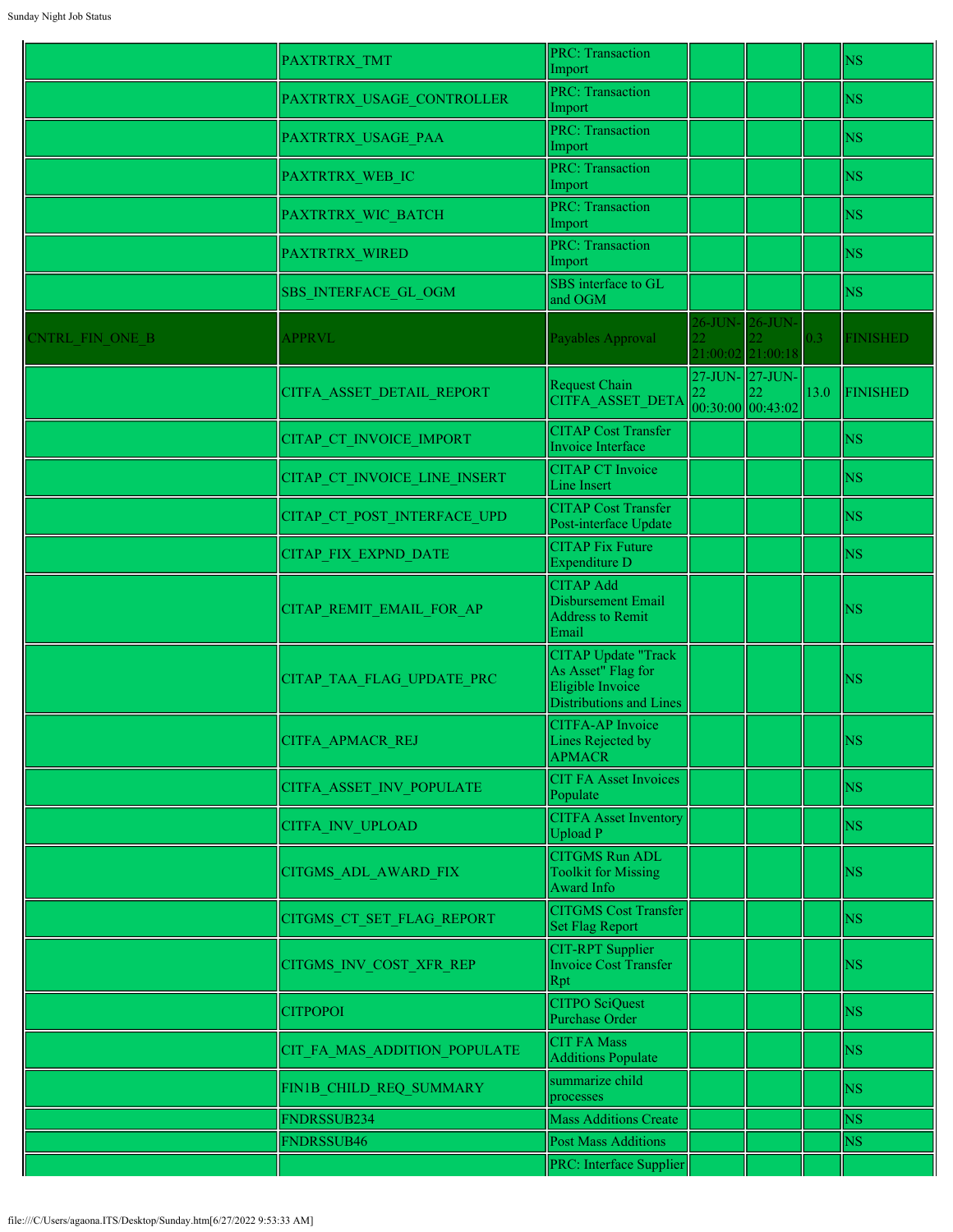|                 | <b>PAAPIMP SI</b>             | Costs                                                 |  | <b>NS</b>              |
|-----------------|-------------------------------|-------------------------------------------------------|--|------------------------|
|                 | <b>PAXCPCAL</b>               | <b>PRC: Interface Assets</b><br>to Oracl              |  | $\overline{\text{NS}}$ |
|                 | <b>PAXCPGAL</b>               | <b>PRC: Generate Asset</b><br>Lines for               |  | <b>NS</b>              |
|                 | <b>XLAACCPB</b>               | <b>Create Accounting</b>                              |  | <b>NS</b>              |
|                 | XLAGLTRN_PAYABLES             | <b>Transfer Journal</b><br>Entries to GL              |  | <b>NS</b>              |
|                 | XLAGLTRN_PURCHASING           | <b>Transfer Journal</b><br>Entries to GL              |  | $\overline{\text{NS}}$ |
| CNTRL FIN ONE C | ARACCPB                       | <b>Submit Accounting</b>                              |  | $\overline{\text{NS}}$ |
|                 | CHILD_REQ_SUMMARY             | summarize child<br>processes                          |  | <b>NS</b>              |
|                 | CITAR JPMORGAN REMITTANCE     | Citar Jpmorgan<br>Remittance                          |  | <b>NS</b>              |
|                 | CITAR_ON_ACCOUNT_FIX          | CITAR Receipt On-<br>Account Balance Fix<br>Script    |  | <b>NS</b>              |
|                 | <b>GMSTAR</b>                 | <b>GMS</b> : Interface<br>Invoices to Rec             |  | <b>NS</b>              |
|                 | <b>PARTAR</b>                 | PRC: Tieback Invoices<br>from Rec                     |  | <b>NS</b>              |
|                 | <b>RAXMTR</b>                 | <b>Autoinvoice Master</b><br>Program                  |  | <b>NS</b>              |
|                 | <b>XLAGLTRN RECVBLS</b>       | <b>Transfer Journal</b><br>Entries to GL              |  | $\overline{\text{NS}}$ |
| CNTRL FIN THREE | CHILD REQ SUMMARY             | summarize child<br>processes                          |  | $_{\rm NS}$            |
|                 | CITGL REFRESH APEX BALANCES   | <b>CITGL Refresh Apex</b><br><b>GL Query Balances</b> |  | <b>NS</b>              |
|                 | <b>CITGMS REC INV</b>         | <b>CIT-RPT</b> Award and<br>Cash Collect              |  | <b>NS</b>              |
|                 | CITGMS RPT AWARD ANALYSIS CHN | Citgms Rpt Award<br>Analysis Chn                      |  | <b>NS</b>              |
|                 | <b>FNDGSCST</b>               | Gather Schema<br><b>Statistics</b>                    |  | $\sqrt{NS}$            |
|                 | <b>GLLEZLSRS BB</b>           | Gllezlsrs BB                                          |  | <b>NS</b>              |
|                 | <b>GLLEZLSRS EXETER</b>       | <b>Gllezlsrs EXETER</b>                               |  | $_{\rm NS}$            |
|                 | <b>GLLEZLSRS QUICKPAY</b>     | Gllezlsrs Quickpay                                    |  | NS                     |
|                 | <b>GLPAUTOP</b>               | Program - Automatic<br>Posting                        |  | <b>NS</b>              |
|                 | <b>GMSFCSTR</b>               | GMS: Costing and<br>Funds Check o                     |  | <b>NS</b>              |
|                 | <b>GMSFCUAE</b>               | GMS: Update Actual<br>and Encumbr                     |  | <b>NS</b>              |
|                 | <b>GMSRGDR MASS</b>           | GMS: Generate Draft<br>Revenue fo                     |  | <b>NS</b>              |
|                 | <b>GMSTRGL</b>                | GMS: Interface<br><b>Revenue to Gene</b>              |  | <b>NS</b>              |
|                 | HR FNDGTST                    | Gather HR Table<br><b>Statistics</b>                  |  | <b>NS</b>              |
|                 | <b>PAGCAE</b>                 | <b>PRC: Generate Cost</b><br><b>Accounting Events</b> |  | <b>NS</b>              |
|                 | PASDUC BURDEN                 | PRC: Create and<br>Distribute Bur                     |  | $\overline{\text{NS}}$ |
|                 | <b>PAXACCPB</b>               | PRC: Create<br>Accounting                             |  | <b>NS</b>              |
|                 |                               |                                                       |  |                        |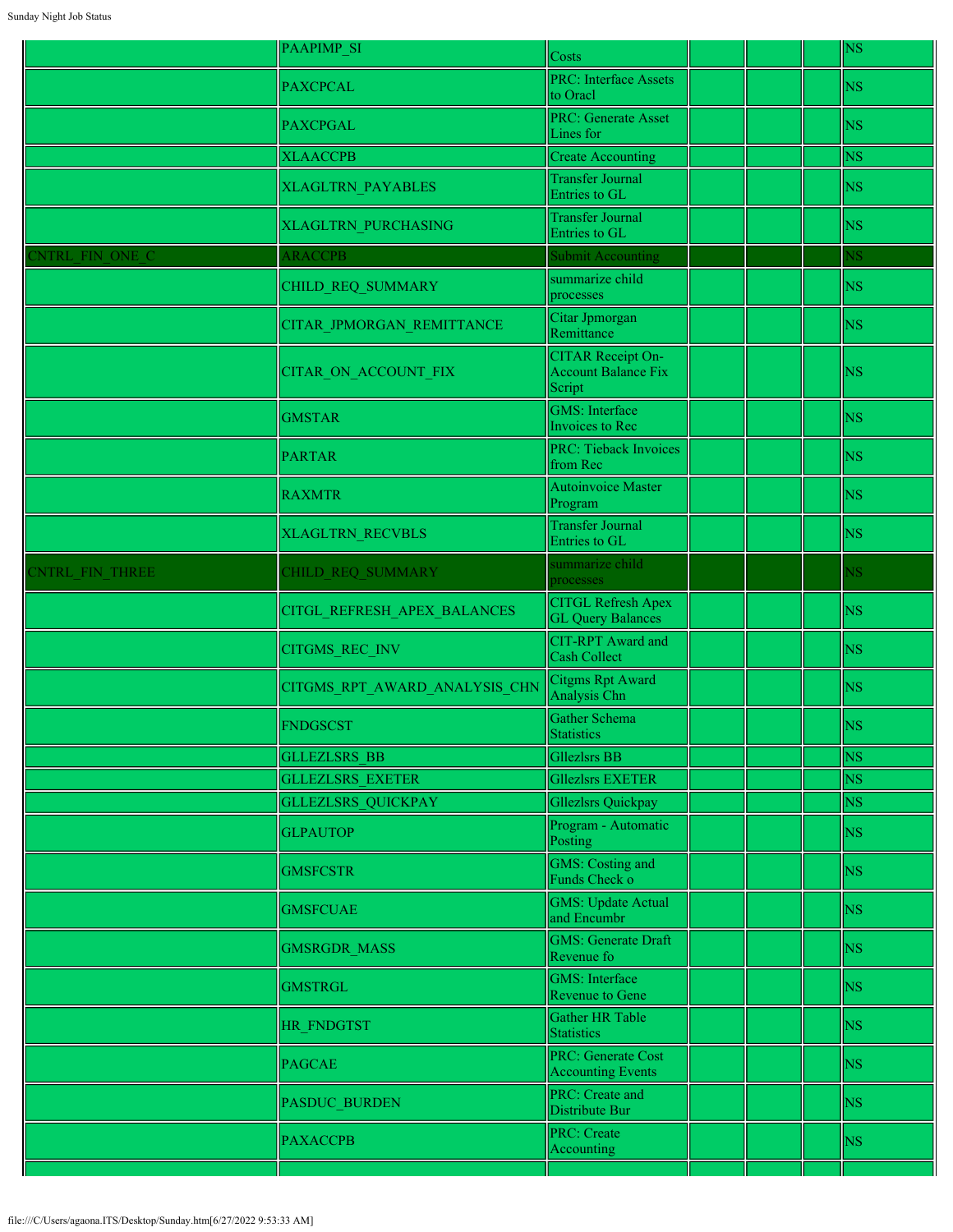|                      | <b>PAXEXCPD</b>                  | <b>EXC:</b> Transaction<br><b>Exception Det</b>              |                                      |                                      |                  | <b>NS</b>       |
|----------------------|----------------------------------|--------------------------------------------------------------|--------------------------------------|--------------------------------------|------------------|-----------------|
|                      | <b>PAXGLTRN GMS</b>              | PRC: Transfer Journal<br>Entries to GL                       |                                      |                                      |                  | NS              |
|                      | UNBILLED RECEIV AND EXPEND       | Wkly-Mthly Unbilled<br>Rec-Expend                            |                                      |                                      |                  | NS.             |
| NTRL FIN TWO         | ARRXINVR                         | <b>Transaction Register</b>                                  |                                      |                                      |                  | NS              |
|                      | CITGL_NEW_PROJS_CROSS_VALID      | GL New Projs And<br><b>Cross Validat</b>                     |                                      |                                      |                  | <b>NS</b>       |
|                      | CITGMS_FIX_EXPND_DATE            | <b>CITGMS Fix Future</b><br>Expenditure                      |                                      |                                      |                  | <b>NS</b>       |
|                      | <b>CITPO PTA INS</b>             | <b>CITPO</b> Insert PTA<br>Records for W                     |                                      |                                      |                  | NS.             |
|                      | ENSURE_CNTL_MANAGER_UP           | <b>DCAA New Awards</b><br>and Projects                       |                                      |                                      |                  | NS.             |
|                      | FIN TWO CHAINRUNSUMMARY          | Summarizes runtimes                                          |                                      |                                      |                  | <b>NS</b>       |
| DAILY FINANCE MASTER | CNTRL FIN ONE A                  | CNTRL Fin ONE A                                              |                                      |                                      |                  | NS              |
|                      | <b>CNTRL FIN ONE B</b>           | <b>CNTRL Fin ONE B</b>                                       |                                      |                                      |                  | <b>NS</b>       |
|                      | <b>CNTRL FIN ONE C</b>           | <b>CNTRL Fin ONE C</b>                                       |                                      |                                      |                  | <b>NS</b>       |
|                      | <b>CNTRL FIN THREE</b>           | <b>CNTRL</b> Fin Three                                       |                                      |                                      |                  | <b>NS</b>       |
|                      | <b>CNTRL FIN TWO</b>             | <b>CNTRL FIN TWO</b>                                         |                                      |                                      |                  | <b>NS</b>       |
|                      | FNDRSSUB1938                     | <b>CITHR GymFees</b><br>Extract and FTP for<br>OGM           |                                      |                                      |                  | <b>NS</b>       |
| FIN CITICERR REPORTS | <b>CITICERR ATHENAEUM</b>        | <b>CITIC Error Report</b>                                    |                                      |                                      |                  | NS              |
|                      | <b>CITICERR BECKMAN</b>          | <b>CITIC Error Report</b>                                    |                                      |                                      |                  | <b>NS</b>       |
|                      | <b>CITICERR BUSINESS FINANCE</b> | <b>CITIC Error Report</b>                                    |                                      |                                      |                  | <b>NS</b>       |
|                      | CITICERR CHEMISTRY ADMIN         | <b>CITIC Error Report</b>                                    |                                      |                                      |                  | <b>NS</b>       |
|                      | <b>CITICERR DINING SERVICES</b>  | <b>CITIC Error Report</b>                                    |                                      |                                      |                  | <b>NS</b>       |
|                      | <b>CITICERR IMSS ACS</b>         | <b>CITIC Error Report</b>                                    |                                      |                                      |                  | <b>NS</b>       |
|                      | <b>CITICERR INFO TECH SVCS</b>   | <b>CITIC Error Report</b>                                    |                                      |                                      |                  | <b>NS</b>       |
|                      | <b>CITICERR KNICB BILLING</b>    | <b>CITIC Error Report</b>                                    |                                      |                                      |                  | <b>NS</b>       |
|                      | <b>CITICERR LIBRARY</b>          | <b>CITIC Error Report</b>                                    |                                      |                                      |                  | <b>NS</b>       |
|                      | CITICERR PHYSICAL PLANT          | <b>CITIC Error Report</b>                                    |                                      |                                      |                  | <b>NS</b>       |
|                      | CITICERR TELECOMMUNICATION       | <b>CITIC Error Report</b>                                    |                                      |                                      |                  | <b>NS</b>       |
|                      | CITICERR WEB IC                  | <b>CITIC Error Report</b>                                    |                                      |                                      |                  | <b>NS</b>       |
| FIN PAXACMPT         | PAXACMPT.1                       | PRC: Update Project<br>Summary Am                            |                                      |                                      |                  | NS.             |
|                      | PAXACMPT.2                       | PRC: Update Project<br>Summary Am                            |                                      |                                      |                  | NS              |
|                      | PAXACMPT.3                       | PRC: Update Project<br>Summary Am                            |                                      |                                      |                  | NS              |
|                      | PAXACMPT.4                       | PRC: Update Project<br><b>Summary Am</b>                     |                                      |                                      |                  | <b>NS</b>       |
| HR CARD UPDATE       | CITPY UPD EMRGLV USED PRC        | <b>CITPY Update Covid</b><br>Tracking EIT with<br>hours used | 26-JUN- 26-JUN-<br>19:30:00 19:30:01 |                                      | 0.0 <sub>1</sub> | Skip!RunCal     |
|                      | CITHR JOB CHANGES DATA           | CITHR Job Changes<br>Data                                    |                                      | 26-JUN- 26-JUN-<br>19:30:02 19:30:04 | 0.0              | <b>FINISHED</b> |
|                      | CITIC ENVISION CUST SYNC         | CITIC HR and PTA<br>Sync to Campus Card                      | 26-JUN- 26-JUN-<br>19:30:06 19:32:23 |                                      | 2.3              | <b>FINISHED</b> |
|                      | CITHR ACCRUALS RESET             | <b>CITHR Kronos Leave</b><br><b>Balance Res</b>              |                                      | 26-JUN- 26-JUN-<br>19:32:25 19:32:25 | 0.0              | Skip!RunCal     |
|                      |                                  |                                                              |                                      |                                      |                  |                 |